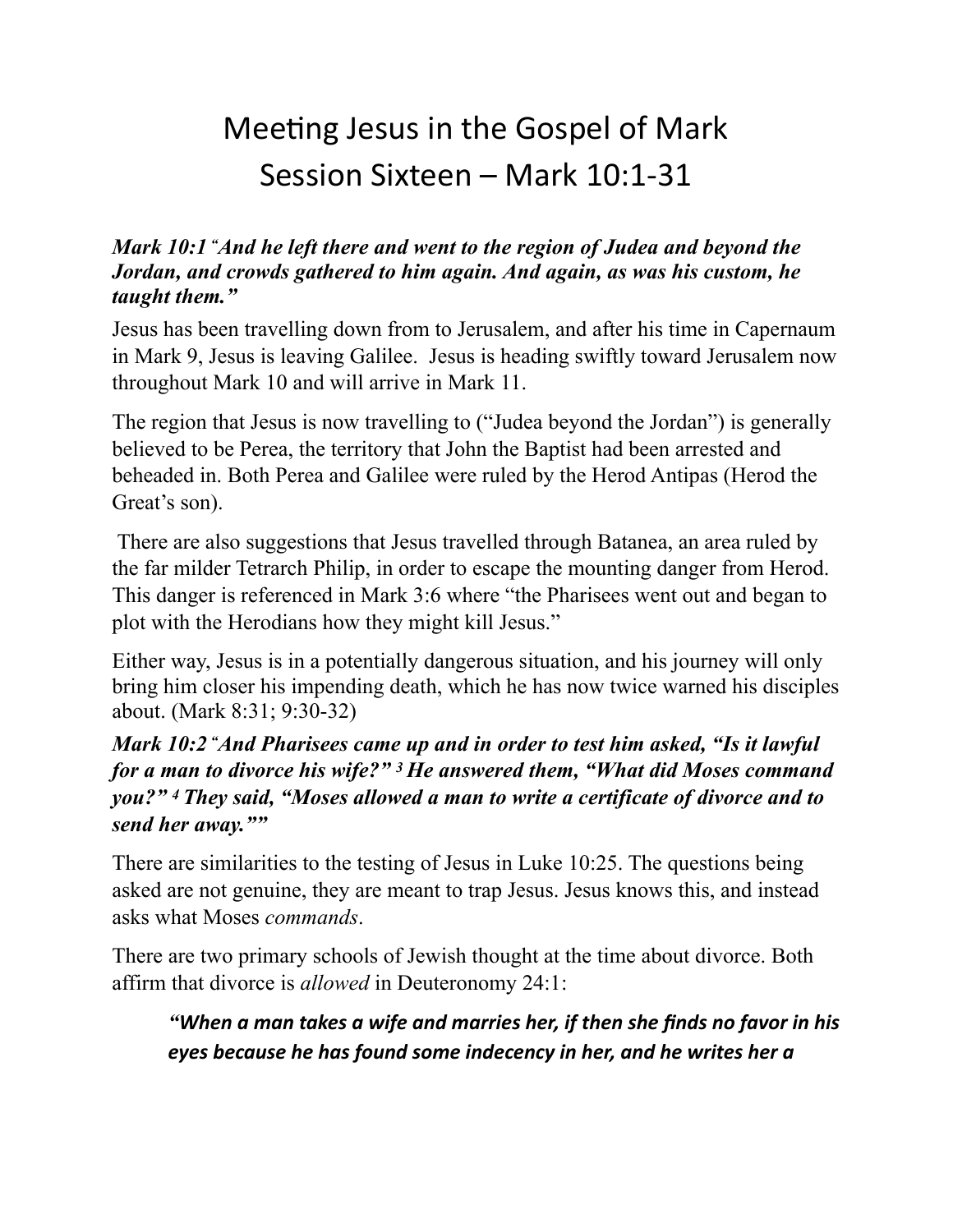# certificate of divorce and puts it in her hand and sends her out of his *house, and she departs out of his house."*

The debate is over what constitutes "indecency". Followers of the Rabbi Shammai believed that only serious moral shortcomings (particularly adultery) counted, while followers of Rabbi Hillel believed even annoying or embarrassing actions counted.

Given the fact that Jesus' cousin John the Baptist had been killed for his opposition to the marriage of Herod Antipas, this was a subject that was likely to get him into trouble (especially if Jesus was indeed in Perea), and the Pharisees knew it.

## *Mark 10:5 "And Jesus said to them, "Because of your hardness of heart he wrote you this commandment. 6 But from the beginning of creation, 'God made them male and female.' 7 'Therefore a man shall leave his father and mother and hold fast to his wife, 8 and the two shall become one flesh.' So, they are no longer two but one flesh. 9 What therefore God has joined together, let not man separate.""*

Jesus asked what Moses commanded, but they respond with what Moses allowed because of their brokenness and sin. Jesus reminds them of the positive command that God himself gives regarding marriage in Genesis 1:27 and 2:24. Jesus takes their question about divorce and reorients it to marriage.

This joining and definition trumps all else. Nothing that comes after gets rid of that. It is easy to get into conversations of what we can get away with, or what is allowed, but Jesus brings it back to the specific way that God created faithful marriage to be: male and female who become one flesh and who are not separated.

Jesus goes even further to say that if God has brought something together, then we must make sure not to conspire against to separate the unity that God has created. The addition of "no longer two but one" means that it is not two parties going separate directions, but a breaking or tearing apart of one flesh.

### *Mark 10:10 "And in the house the disciples asked him again about this matter. 11 And he said to them, "Whoever divorces his wife and marries another commits adultery against her, 12 and if she divorces her husband and marries another, she commits adultery.""*

When the confused disciples ask Jesus to clarify, Jesus further states that for the husband or wife to remarry would be adultery. This was not recognised in Jewish law. A man could commit adultery against another man by sleeping with his wife, but there was provision in the law for that adultery being considered as against his own wife. Jesus thus elevated wives to the same level as their husbands under his law, recognising that they are the ones being wronged.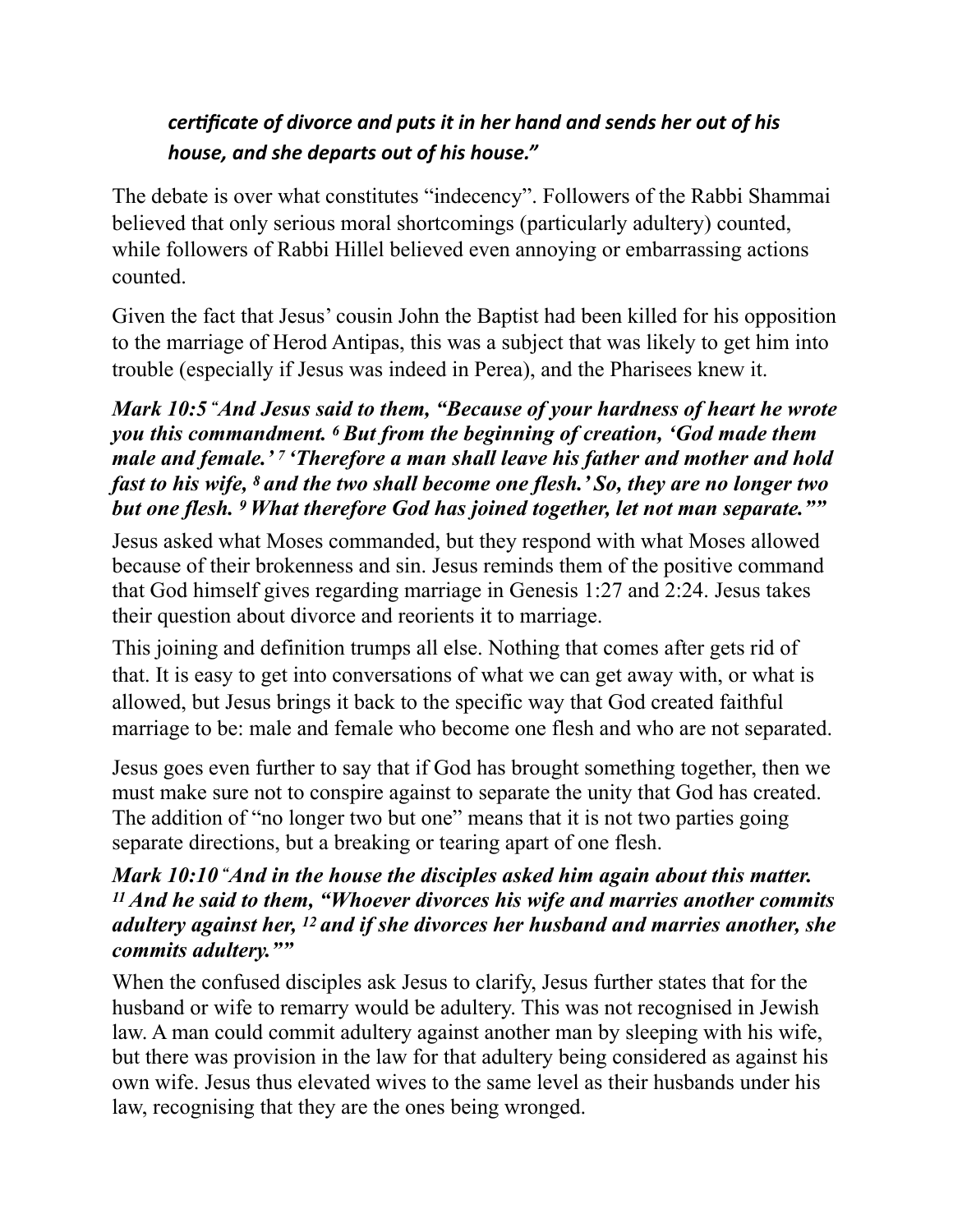Wives at the time had no recourse to divorce their husbands, however, and Jesus is condemning that action as well. This is particularly important, because it is precisely what John had condemned. Herodias had left Philip for Herod Antipas.

*Mark 10:13 "And they were bringing children to him that he might touch them, and the disciples rebuked them. 14 But when Jesus saw it, he was indignant and said to them, "Let the children come to me; do not hinder them, for to such belongs the kingdom of God. 15 Truly, I say to you, whoever does not receive the kingdom of God like a child shall not enter it.""* 

Directly after this discussion of divorce, we have a somewhat jarring shift to children. There is little context given here, but it is a clear reminder that marriage is not primarily about one individual, but the unified family that is created.

In connection to Mark 9:36, Jesus is again turning his attention specifically to children. The disciples try to keep the children away, but Jesus rebukes them. Parents have brought their children to be blessed, and this is why we can and should do the same. Jesus has no patience for those who would keep children away from him, and in fact reminds the disciples that children are not only not lesser (something discussed last week), but in fact have a special claim to his kingdom.

William L. Lane suggests that: *"The ground of Jesus' surprising statement is not to be found in any subjective quality possessed by children but rather in their objective humbleness and in the startling character of the grace of God who wills to give the Kingdom to those who have no claim upon it."*

It is to those *like children* who inherit kingdom of heaven. Children have a special way of receiving, unlike most of us as adults who are loath to accept "hand outs". The kingdom belongs to those who recognise that they are small and have done nothing to earn it.

## *Mark 10:16 "And he took them in his arms and blessed them, laying his hands on them."*

Jesus then shows his complete and tender love for children. They were worth his time, his attention, and his love. The adults wanted them to play quietly in the corner and allow the grown ups to work, but Jesus brought them into the center of what he was doing.

Blessing is not something that we generally speak of or value as highly in our context, but in the Jewish context, blessings were hugely important. It was to invoke a God's good will toward them, and literally to "speak well of" them. Jesus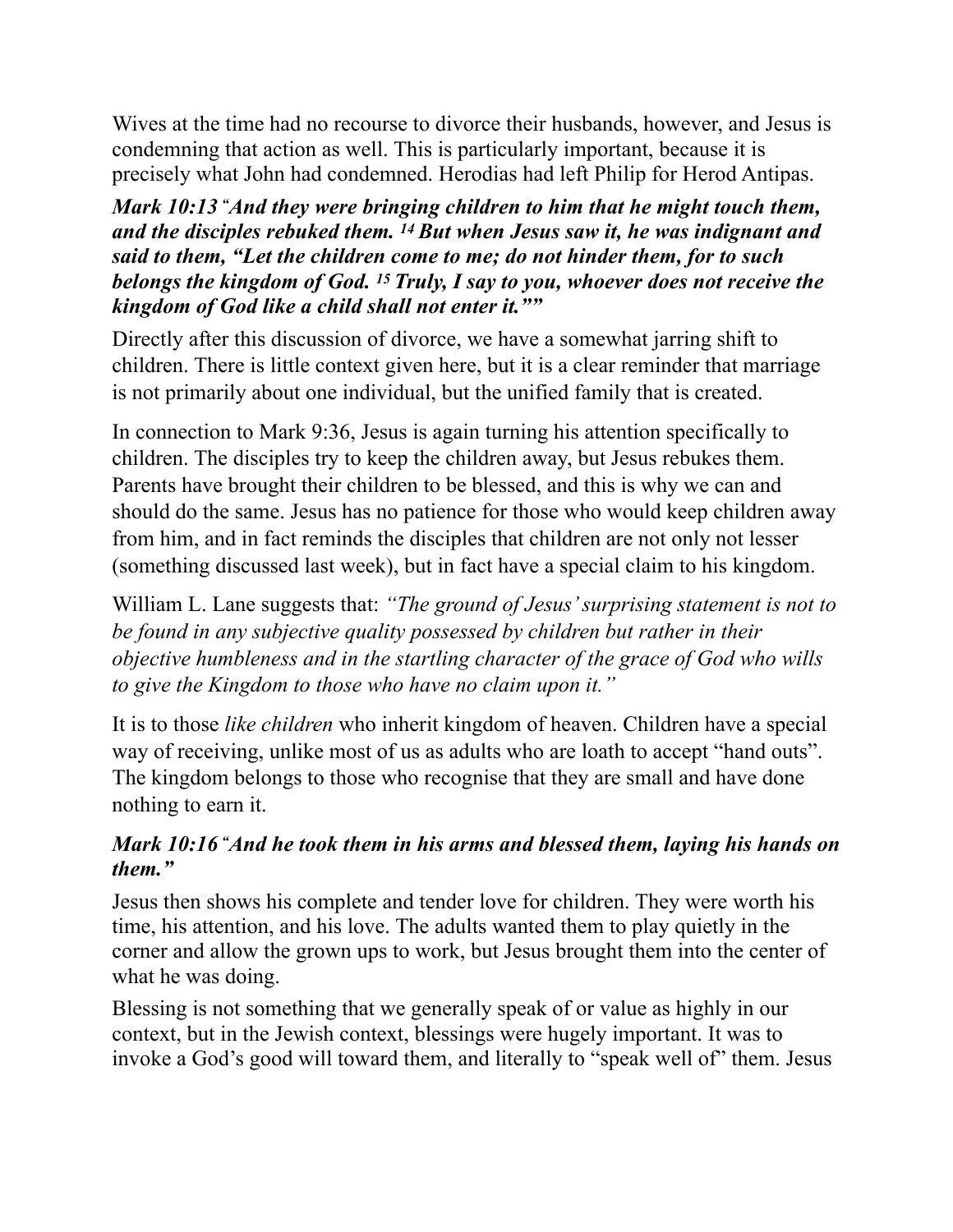is both affirming their value here and now, and also invoking God's good action in their lives in the future.

#### *Mark 10:17 "And as he was setting out on his journey, a man ran up and knelt before him and asked him, "Good Teacher, what must I do to inherit eternal life?" 18 And Jesus said to him, "Why do you call me good? No one is good except God alone."*

*What must I do* to inherit eternal life? This connects to question by lawyer in Luke 10 and is a question that is immensely important. We want to know if we'll "make it". The man doesn't understand that there is nothing he has that is enough to earn eternal life. He wants to know "what must *I* do."

Jesus hears this and gives him a hint: "No one is good by God, so why are you calling me good? Do you recognise that I am God? Or not? You've come to the right place, but do you really understand who I am?"

## *Mark 10:19 "You know the commandments: 'Do not murder, Do not commit adultery, Do not steal, Do not bear false witness, Do not defraud, Honor your father and mother.'" 20 And he said to him, "Teacher, all these I have kept from my youth.""*

Then Jesus again reminds the person coming to him that they already know what the law says: "You know the commandments! But are you really doing it?" This understanding of the law builds our salvation on things we *don't* do. Not what we *do*.

This list is taken directly from the 10 commandments found in Exodus 20, and later referenced in Deuteronomy 5. These are the final six commands that have to do with the way that we love our neighbour. Although the first four are not referenced, Jesus seems to be saying that the way we treat our neighbour is a direct expression of our reverence for God. 1 John 4:20 appeals to this as well:

## *"If anyone says, "I love God," and hates his brother, he is a liar; for he who does not love his brother whom he has seen cannot love God whom he has not seen."*

The man gives a very impressive answer, how many of us can say the same! This man has lived a life that is by all accounts a good one—about as good as a human life can be. But is it enough?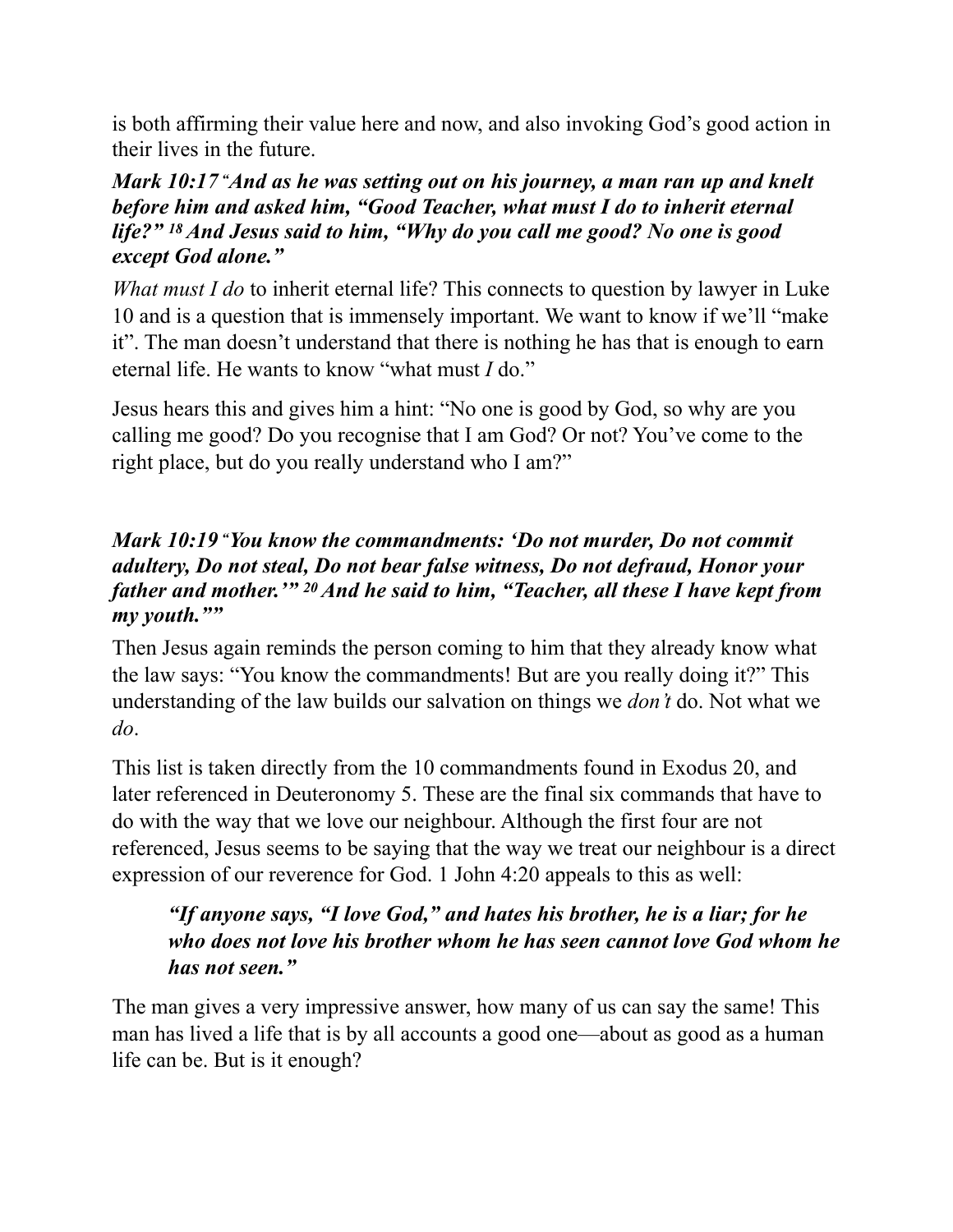#### *Mark 10:21 "And Jesus, looking at him, loved him, and said to him, "You lack one thing: go, sell all that you have and give to the poor, and you will have treasure in heaven; and come, follow me."*

This line about Jesus looking at the man and loving him is a wonderful reminder of the compassion that Jesus has. He does not look at the man annoyed or exasperated; he looks at him and loves him. This man seems to be asking his questions honestly. He genuinely desires to know what Jesus will say.

And because Jesus loves him, he tells him that there is still one thing to do: give up everything he has and follow him. This is not about earning through giving; it's about following Jesus.

# *Mark 10:22 "Disheartened by the saying, he went away sorrowful, for he had great possessions.""*

The man, however, leaves sad. And why is he sad? Because he has lots of things. He has a lot to give up, and he has likely always lived in great comfort security—to give all of that up would take immense faith. This is precisely what Jesus asks for.

What Jesus is pointing out to the man is that there is something that comes before God. He can follow all of the "do not" rules and feel righteous, but that isn't what Jesus wants. Remembering the first words that Jesus says to the man, "Why do you call me good? Only God is good" puts this into perspective.

This is not just some travelling preacher asking the man to follow him: it's God. It will always be a problem if God himself has asked us to do something, but we will not do it.

*Mark 10:23 "And Jesus looked around and said to his disciples, "How difficult it will be for those who have wealth to enter the kingdom of God!" 24 And the disciples were amazed at his words. But Jesus said to them again, "Children, how difficult it isto enter the kingdom of God! 25 It is easier for a camel to go through the eye of a needle than for a rich person to enter the kingdom of God.""* 

This is a tough saying for most of us, because we come from a very affluent society. Even those of us who are relatively poor comparatively to others around us would be considered very rich contrasted with the rest of the world. The problem is not the money itself. The problem is that money makes it hard to get into heaven, because we rely on it!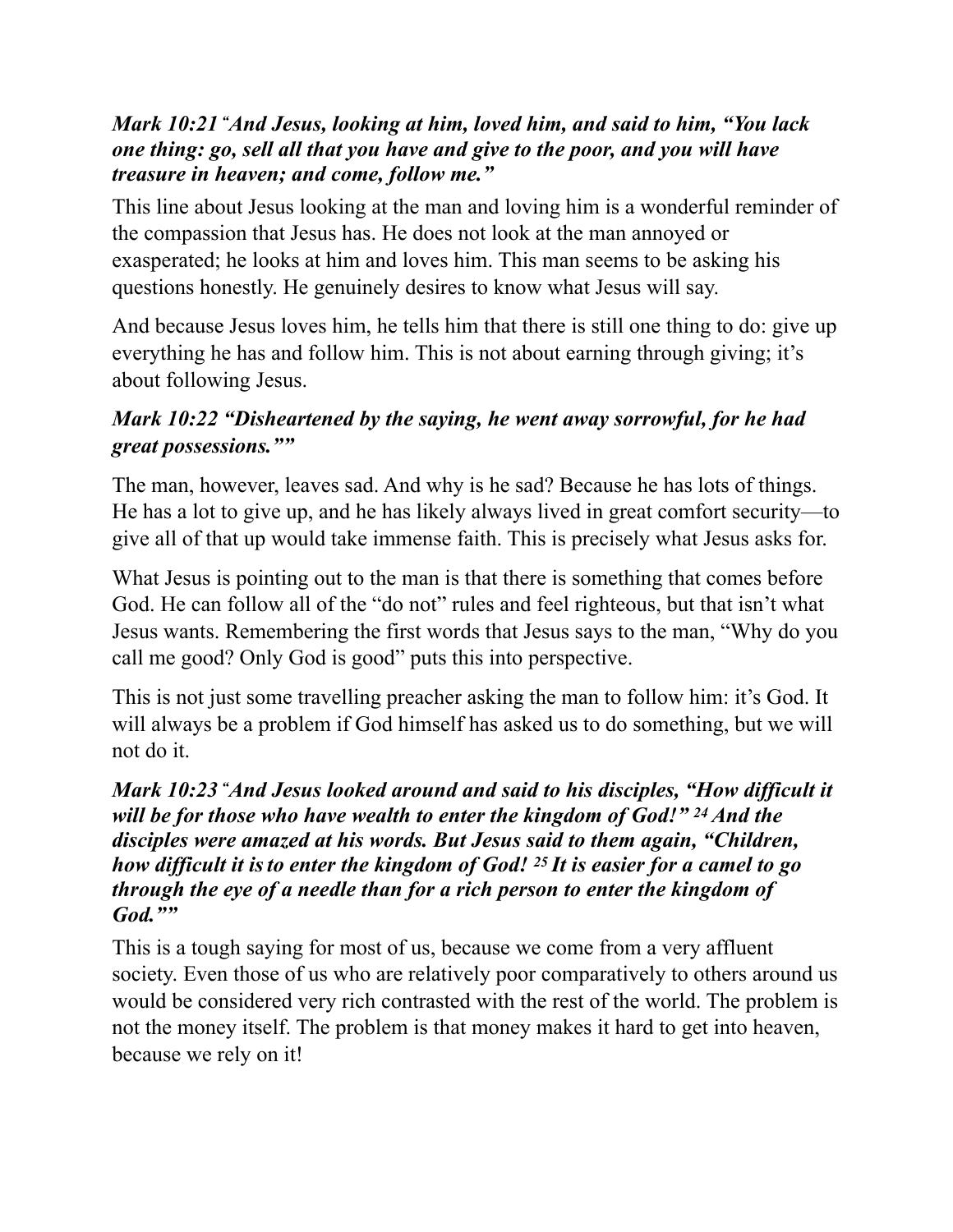As we can see in the case of the rich man, and many of us, the idea of giving up our worldly possessions is met with great sorrow. Even if Jesus promises us that what we would gain by giving it up to follow him would be God's kingdom. It's hard because we don't want to trust God totally. And the more that we have, the more we feel we don't need to trust God. It's when we're at the end of our rope and totally out of options that we can finally place our trust fully in God.

That's why being rich and the dependence that comes along with it makes entering God's kingdom like trying to push a camel through the eye of a needle. We've likely heard about this "eye of the needle" being a gate into Jerusalem that the animals could go through, but the archeological evidence doesn't suggest that camels would have been able to through any such gate, nor does any other literary evidence.

The words in Mark refer to a tailor's needle, and in Luke a surgeon's needle. Jesus is taking the largest animal in Palestine and contrasting it with the smallest conceivable space to pass through.

## *Mark 10:26 "And they were exceedingly astonished, and said to him, "Then who can be saved?" 27 Jesus looked at them and said, "With man it is impossible, but not with God. For all things are possible with God.""*

The disciples are understandably perplexed. "Who can be saved then!" The disciples find this doubly hard, because it was commonly thought that the wealthy had an advantage. Not only was their wealth understood to be a gift from God, and this wealth also allowed them to be far more generous than their poorer brethren. If the rich couldn't get into God's kingdom, then how could anyone?

Generosity or "almsgiving" was one of the three primary tenets of Jewish piety, along with prayer and fasting. It's clear from the man's question, and the disciple's response, that it was understood that one earned the kingdom of heaven, but Jesus says something quite different.

When we take this together with the previous section about how children are specially equipped to inherit the kingdom of God due to their ability to receive, it becomes clear that Jesus is making a point. The kingdom of God is a gift given by God. In order to recognise our need, and be able to really accept God's kingdom, we must be empty of all that gets in between us and following Jesus.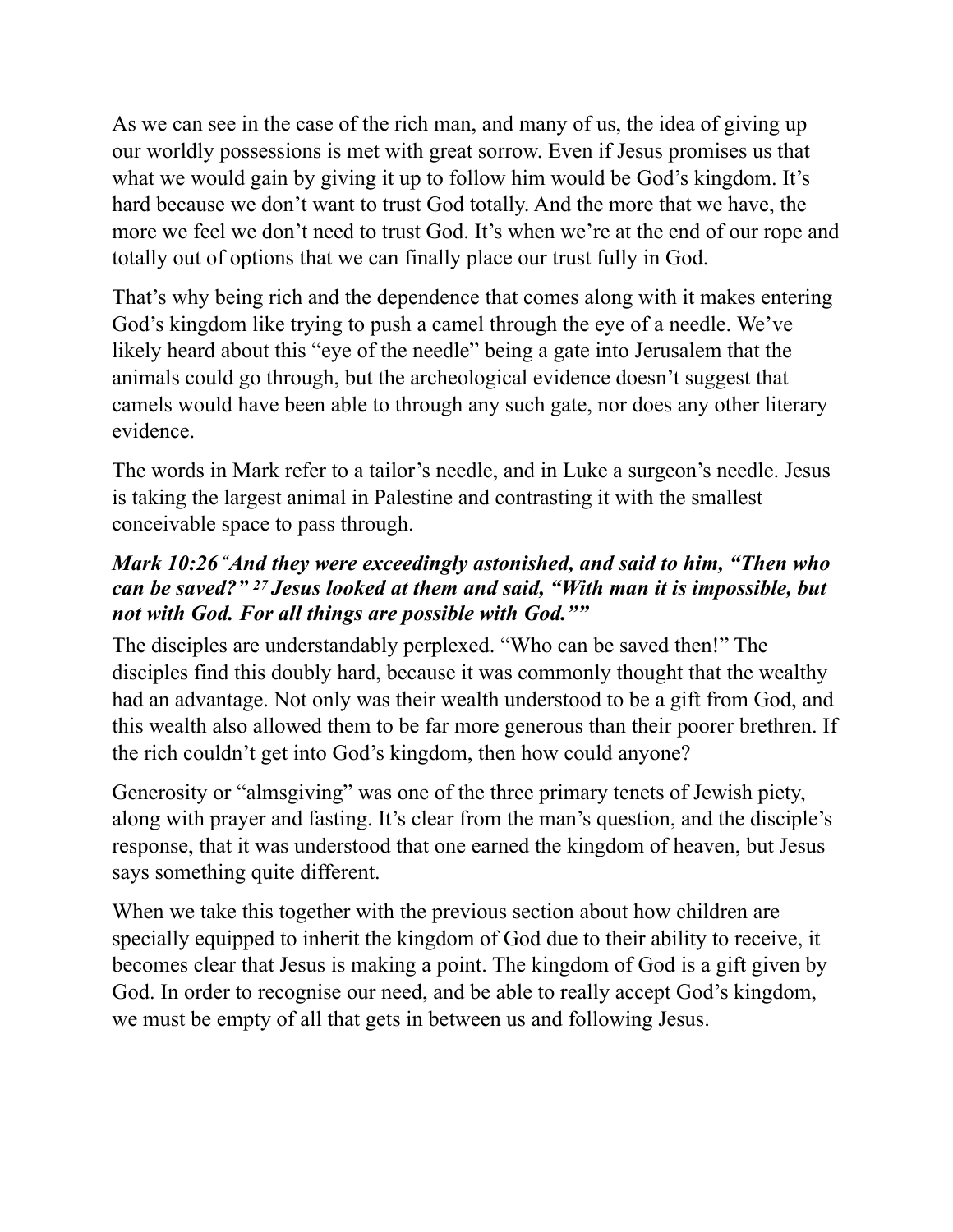With man, it is **impossible** *to be saved* but with God, everything is possible. We can't save ourselves, but God can. That's the message that Jesus wants to get across.

## *Mark 10:28 "Peter began to say to him, "See, we have left everything and followed you."*

Dear Peter seems to have been hardly able to contain his excitement as Jesus was speaking. "WE DID THAT!" he exclaims. Peter speaks for the group, and although this emphasis on their own actions seems to be a little self-congratulatory and perhaps miss the point of it being God who has worked, and not them, it's a start. The disciples' actions speak to a change of heart that recognises the need to follow Jesus: a recognition that they couldn't do it on their own.

## *Mark 10:29 "Jesus said, "Truly, I say to you, there is no one who has left house or brothers or sisters or mother or father or children or lands, for my sake and for the gospel, 30 who will not receive a hundredfold now in this time, houses and brothers and sisters and mothers and children and lands, with persecutions, and in the age to come eternal life."*

This is one of the most incredible, and yet perhaps confusing promises that Jesus makes. We sort of understand the second part, the part where Jesus says we will receive eternal life in the age to come, but what about the first promise? The promise that we'll receive "a hundredfold now, *in this time* houses and brothers and sisters and mothers and children and lands."

This seems at first glance like a prosperity gospel, or simply a lie. We've likely experienced loss and not seemed to gain a hundred times what we lost. But the answer seems to lie in something that is at once both very simple, and very complex: the church.

Remember Jesus' statement in Mark 3:33-35:

## *"Who are my mother and my brothers?" And looking about at those who sat around him, he said, "Here are my mother and my brothers! For whoever does the will of God, he is my brother and sister and mother.""*

The simple part is that we know what Jesus is talking about: the church. The complex part is being a church that actually realises Jesus' will. The church is meant to be so full of genuine love and care for one another that even if we lost our blood family, we would still feel that we had gained. This isn't to minimise our